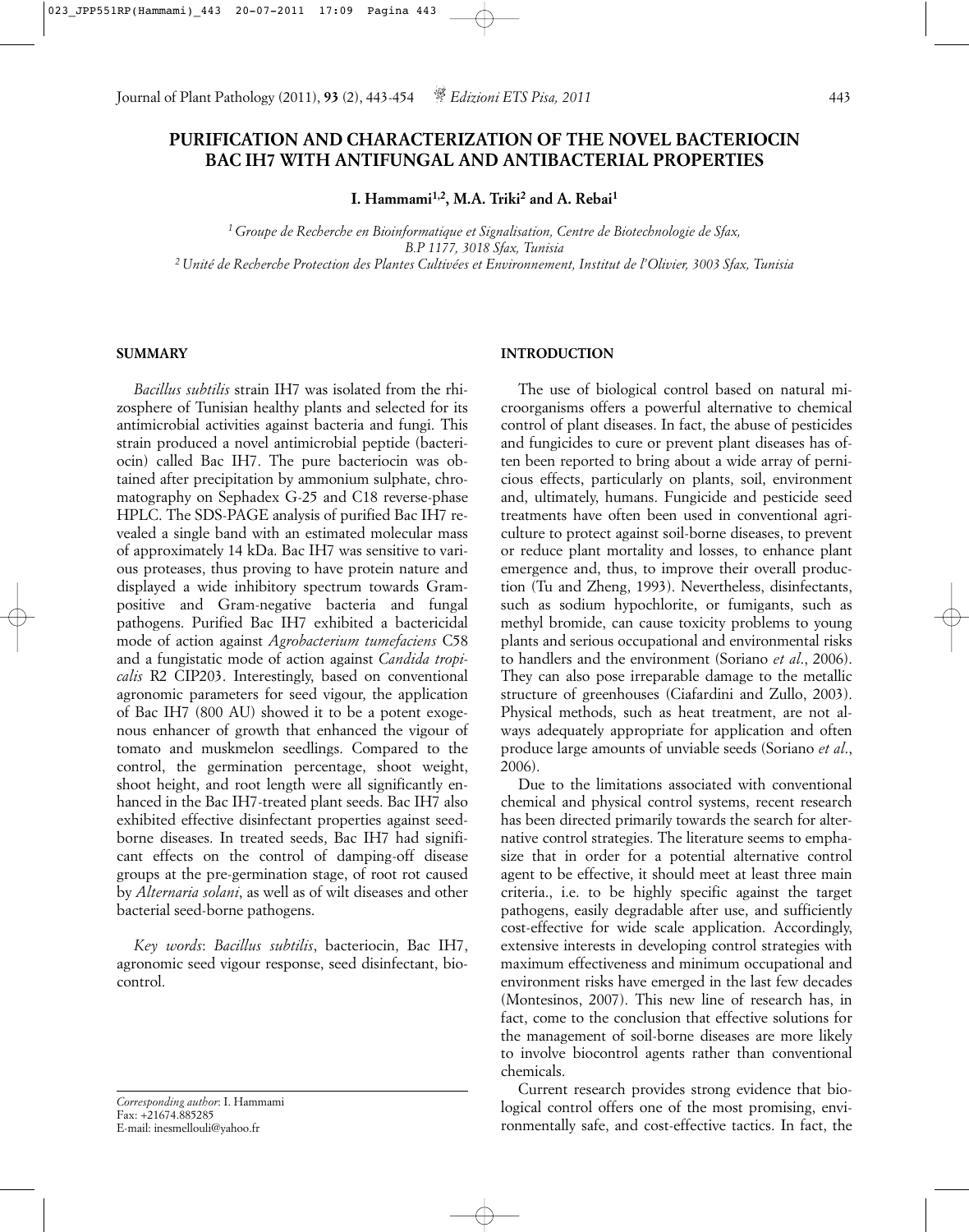use of bacteria as biocontrol agents has been extensively investigated, and a wide array of bioactive metabolites, such as bacteriocins and antibiotics, and others with antifungal, antiviral, insecticide and herbicide properties have been described in the literature. Bacteriocins, the prevailing group of antimicrobial agents, are defined as proteins or peptide antibiotics able to kill closely related bacterial populations without causing harm to the producer strain (Montesinos, 2007).

It is well documented that bacteriocins or bacteriocin-like substances can be produced by different *Bacillus* species. The latter include Bac 14B (Hammami *et al*., 2009) produced by *B. subtilis* 14B, BLIS (Risoen *et al*., 2004) produced by *B. cereus* ATCC 4579, coagulin (Le Marrec *et al*., 2000) produced by *B. coagulans*, megacin (Von Tersch and Carlton, 1983) produced by *B. megaterium*, tochicin (Paik *et al*., 1997), thuricin 7 (Cherif *et al*., 2001), thuricin 439 (Ahern *et al*., 2003), entomocin 9 (Cherif *et al*., 2003) and entomocin 110 (Cherif *et al*., 2008) produced by *B. thuringiensis*. However, despite their promising properties as potential antibacterial agents, only a few *Bacillus* bacteriocins have been fully characterized.

In fact, *B. subtilis* is known to produce many antimicrobial peptide substances, such as bacilysin (Walker and Abraham, 1970), mycobacillin (Sengupta *et al*., 1971), subtilin (Gross *et al*., 1973), and subtilosin A (Shelburne *et al*., 2007), antifungal substances antagonistic to *Aspergillus flavus* (Moyne *et al*., 2001), biosurfactants, chitinases and other fungal wall-degrading enzymes, as well as volatiles and compounds that elicit plant-resistance mechanisms (Leifert *et al*., 1995). Moreover, *B. subtilis* NB22 has been reported to produce iturin, an antifungal-antibiotic peptide that can effectively be used to control a broad range of soil-borne diseases of tomato. Last but not least, a recent study that involved the screening of bacteriocin-producing strains with anti-*Agrobacterium* spp. activity has found that *B. subtilis* 14B is able produce a novel bacteriocin (denoted Bac 14B) that is highly effective as a BCA against crown-gall disease (Hammami *et al*., 2009).

In view of the persistent search for natural alternatives to chemical control practices, the present study was undertaken to probe into the promising properties of the genus *Bacillus* in the attempt to identify potential new BCAs that can help inhibit fungal and bacterial soil- borne pathogens. During a search program for bioactive antifungal and antibacterial compounds from *Bacillus* conducted by our research team*,* a new strain called IH7 was isolated from the rhizosphere of almond trees cultivated in the nursery soils of Chbika (Kairouan, Tunisia), historically known to be highly contaminated by *A. tumefaciens* (Rhouma *et al*., 2004), and selected for its antimicrobial activity against bacteria and fungi. The present paper describes the selection and identification of IH7 and reports the purification and characterisation of a bacteriocin-like substance denoted Bac IH7.

### **MATERIALS AND METHODS**

**Bacterial strains and plasmids.** *B. subtilis* strain IH7 was used as the source of chromosomal DNA to amplify the 16S rRNA gene. Strains of *E. coli* DH5α (Hanahan *et al*., 1983) served as host strains and the following bacterial strains were used as indicators for antibacterial activity assays: Gram-positive bacteria (*Micrococcus luteus* LB 14110 and *Staphylococcus aureus* ATCC 6538) and Gram-negative bacteria (*A. tumefaciens* C58, *A. rhizogenes* CFBP 2408*, A. vitis* CFBP 2678**T**, *Pseudomonas savastanoi* pv *savastanoi* IVIA 1628*, E. coli* ATCC 8739 *Pseudomonas aeruginosa* CIP 82.118, *Pseudomonas syringae* pv*. tomato* and *Xanthomonas campestris* (kindly provided from the culture collection of The Centre of Biotechnology of Sfax). Antifungal activity was determined against *Fusarium* spp., *Phytium* spp*, Rhizoctonia solani* (kindly provided by Dr. M.A. Triki, Olive Tree Institute of Sfax)*, Alternaria citri, Alternaria solani, Phytophtora capsici, Rhizoctonia solani, Aspergillus oryzae* (kindly provided from the culture collection of The Centre of Biotechnology of Sfax), *Verticillium dahliae* V4i, *Botrytis cinerea* SAS56 and *Candida tropicalis* R2 CIP20*.* The pCR2.1 vector (Invitrogen, USA) was used as cloning vector. Thus, pIH7 is a derivative of pCR2.1 vector carrying a 1540 bp DNA fragment corresponding to the whole 16S rRNA gene of the IH7 strain.

**Culture conditions.** *E. coli* DH5α was grown on Luria Bertani (LB) agar medium plates [containing g  $l^{-1}$  of yeast extract (5), peptone (10), NaCl (10) and bacteriological agar (20)] supplemented with ampicillin (50 g  $l^{-1}$ ) and 5bromo-4-chloro-3-indolyl-b-D-galactopyranoside  $(40 g<sup>1-1</sup>)$ when appropriate (Sambrook *et al*., 1989). Transformation of *E. coli* DH5α with the pIH7 derivative was carried out according to Hanahan *et al*. (1983).

Indicator microorganisms were grown overnight in LB broth to determine the antibacterial activity of the isolate. Strains of *A. tumefaciens* C58, *A. rhizogenes* CF-BP 2408*, A. vitis* CFBP 2678**<sup>T</sup>***, P. savastanoi* pv. *savastanoi* IVIA 1628, *P. syringae*, *E. coli* ATCC39 and *X. campestris* were grown in aerobic conditions at 30°C and pH 7.2. Strains of *E. coli* ATCC 8739 and *S. aureus* ATCC 6538 were grown in aerobic conditions at 37°C. As to the determination of antifungal activities, fungi were grown in PDA at 30°C for 7 days. Spores were collected in sterile distilled water and concentrated to produce a suspension with approximately a  $10^4$  spore ml<sup>-1</sup>.

*C. tropicalis* R2 CIP203 was grown in YP10 medium [containing g  $l<sup>-1</sup>$  of yeast extract (10), peptone (10), glucose (100), plus 15 ml of 2 g  $l<sup>-1</sup>$  adenine solution] in an orbital shaking incubator set at 200 rpm and 30°C for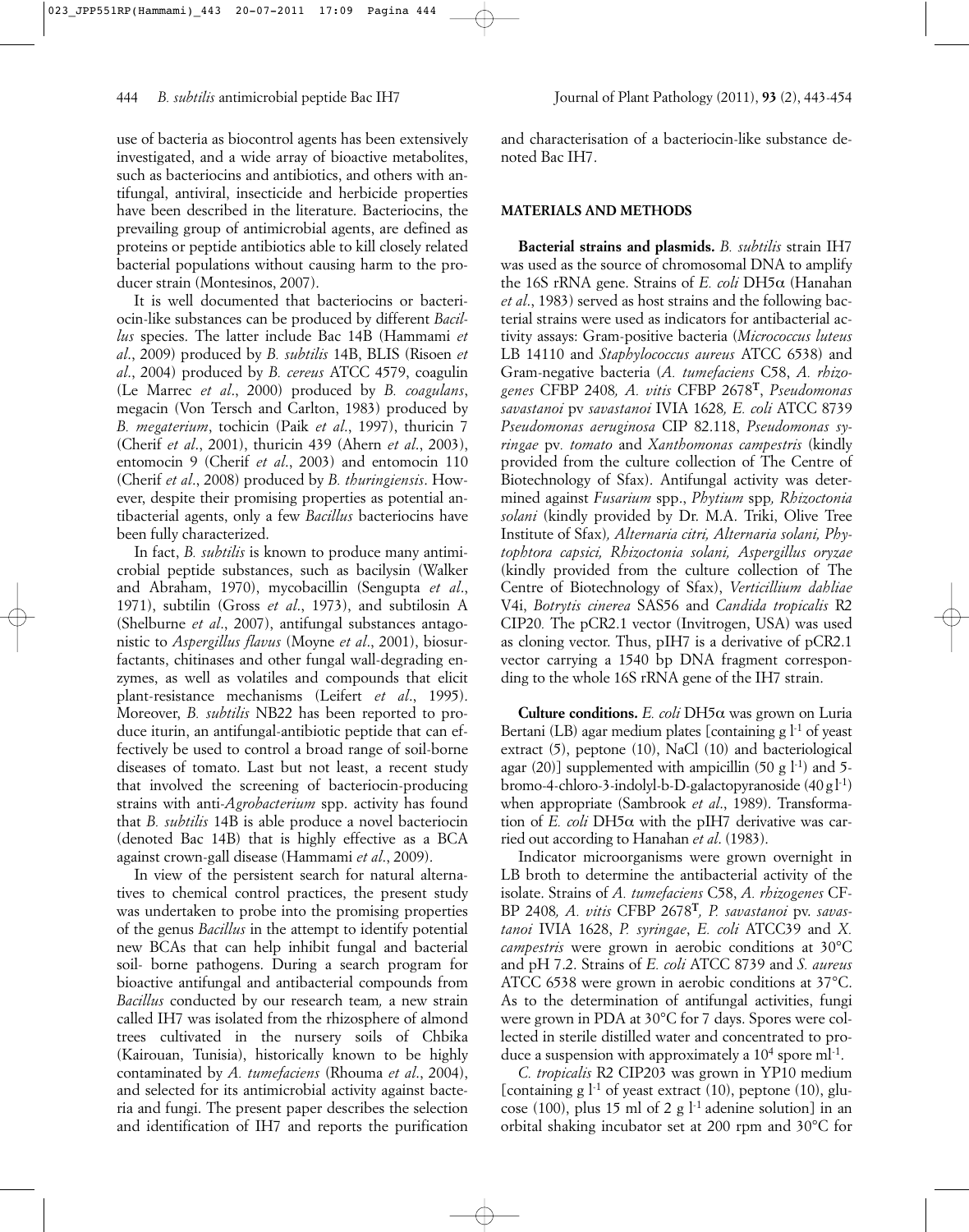24 h. The IH7 strain was maintained as frozen stock at -80°C in LB broth containing 20% (v/v) glycerol. Before use, the cultures were propagated twice in LB medium at 30 $\degree$ C for 12 h. Transfer inoculum was 1 $\degree$  (v/v).

**Identification of antagonistic strain IH7.** Strain IH7 was identified by carrying out biochemical and physiological tests as described in the Bergey's Manual of Systematic Bacteriology. Amplification of 16S rDNA was conducted by PCR with two universal primers, designed from the conserved zones within the rRNA operon of *E. coli* (Gurtler and Stanisich, 1996). The forward primer (5'-AGAGTTTGATCCTGGCTCAG-3') extended from base position 8 to 27; the reverse primer (5'-AAGGAGGTGATCCAAGCC-3') extended from base position 1541 to 1525. Genomic DNA of strain IH7 was then used as a template for PCR amplification that consisted of 35 cycles, with denaturation at 94°C for 1 min, annealing at 57°C for 1 min, and extension at 72°C for 1 min. The amplified product *ca.* 1.5 kb in size was cloned in the pCR-2.1 vector (Invitrogen, USA), leading to the pIH7 plasmid. All recombinant clones of *E. coli* DH5α were grown in LB media with the addition of ampicillin, IPTG and X-gal for screening. DNA electrophoresis, purification, restriction, ligation, and transformation were carried out in accordance with Sambrook *et al*. (1989). The nucleotide sequence of 16S rRNA gene was determined on both strands with BigDye Terminator v3.1 Cycle Sequencing Kit and the automated DNA sequencer ABI Prism 3100-Avant Genetic Analyser (Applied Biosystems, USA). Computer analysis of the 16S rRNA sequence was performed with the Sequence match software package through the Ribosomal database project (http://rdp.cme.msu.edu/ html).

**Biological assay of antimicrobial activities.** *Antibacterial activity assay.* The antibacterial activity of bacteriocin was ascertained by the agar-well diffusion assay (AWDA) (Tagg and McGiven, 1971). After an adequate time of incubation, the diameter of the inhibition zones was measured. The bacteriocin samples to be spotted were serially diluted two-folds, and the reciprocal of the highest inhibitory dilution was used to calculate the arbitrary activity units (AU) per millilitre. The uninoculated media were also tested for inhibitory zones and served as a control.

*Antifungal activity assay.* Petri dishes (9 cm diameter) containing 20 ml PDA were used for antifungal activity assay, performed according to Duru *et al*. (2003). Sterile Whatman paper discs 6 mm in diameter were pierced in the agar, equidistant and near the border, where an aliquot of 20 µl of the bacteriocin Bac IH7 was introduced. An agar plug of fungal inoculums (6 mm diameter) was removed from cultures of all the fungal strains to be tested and placed upside down in the center of the Petri dishes. The plates were incubated at 25°C for 2-7 days, until the fungal growth in the control plates reached the edge of the plates. Plates without Bac IH7 were used as negative controls. The plates were used in triplicate for each treatment. The relative growth inhibition of the treatment compared to the negative control was calculated as a percentage, using the following formula:

Inhibition  $(\%) = [1 - \text{ radial growth of treatment}]$  $\text{(mm)}$  radial growth of control  $\text{(mm)}$   $\times$  100

**Culture conditions.** To determine the optimal nutritional and culture conditions for active compounds production,  $10^4$  CFU ml<sup>-1</sup> of the IH7 strain were used to inoculate 1000 ml Erlenmeyer flasks with four indents, containing 200 ml of LB medium supplemented with  $1\%$  (w/v) of one of the five tested carbon sources (maltose, glucose, fructose, glycerol and saccharose). After incubation in an orbital shaking incubator at 200 rpm and 30°C for 72 h, each culture supernatant was assayed for its biological activities. In order to optimize the concentration of the carbon source, eight different concentrations of glucose were tested: 2, 2.5, 3, 3.5, 4, 4.5, 5 and 5.5 g  $l<sup>-1</sup>$ . To investigate the effect of different concentrations of  $MgSO_4.7H_2O$  (0, 0.123, 0.246, 0.369, 0.492, 0.615, 0.738, 0.861, 0.984 g l<sup>-1</sup>), K<sub>2</sub>HPO<sub>4</sub> (0.174) and  $0.348$  g  $\vert$ <sup>-1</sup>) and trace mineral oligoelements (0.04 g ZnCl<sub>2</sub>, 0.2 g FeSO<sub>4</sub>.7H<sub>2</sub>O, 0.0065 g H<sub>3</sub>BO<sub>3</sub> and  $MoNa<sub>2</sub>O<sub>4</sub>$ .2H<sub>2</sub>O per 100 ml of distilled water) on the production of active molecules, 1.5 ml of the latter solution were added to 200 ml of the growth medium. The effects of culture conditions, such as those pertaining to the different values of initial pH (5.5, 6, 6.5, 7, 7.5 and 8), incubation temperature (25, 30, 35 and 40°C), incubation time (6, 14, 24, 48, 60, 72, 96, 120 and 144 h) and agitation rates (100, 150, 200, 250 and 300 rpm), on growth and production of antimicrobial substances were also investigated. The growth of IH7 strain was monitored in terms of colony-forming units (CFU ml<sup>-1</sup>) at different time intervals. The influence of adding heatkilled fungi to the culture media on the production of active compounds was determined using three different concentrations  $(0.01, 0.05, 0.01, g l<sup>-1</sup>)$  of heat-killed fungi. The latter were prepared using  $10^7$  spores ml<sup>-1</sup> of *Verticillium dahliae* V4i, *Fusarium* sp. or *Aspergillus oryzae* to inoculate 1000 ml Erlenmeyer flasks with four indents containing 200 ml of Sabouraud medium  $[g]$ <sup>1</sup> of peptone (10), glucose (10) and pH adjusted to 5.6]. After incubation in an orbital shaking incubator at 200 rpm and 30°C for 48 h, the cultivation medium was filtered in a sterile environment using a non-absorbent cotton filter tube for the separation of spore suspensions and hyphal fragments. The hyphal fragments retained in the cotton wool were washed twice with distilled water, mixed with 50 ml of distilled water, then autoclaved twice at 120°C for 20 min. After cooling, the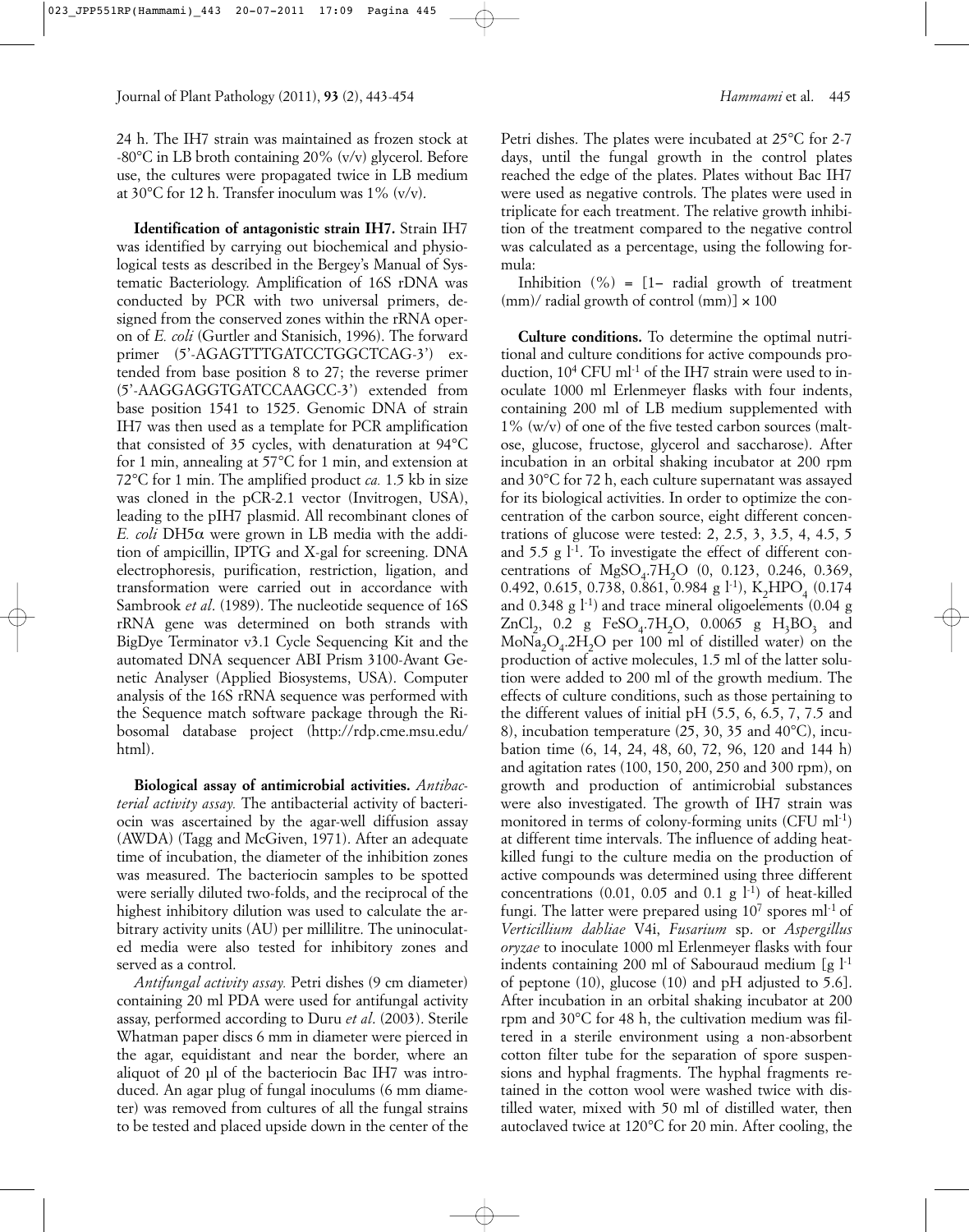hyphal suspension was placed at 80°C for 2 h and freeze-dried overnight. The agar PDA plates were inoculated with a sample suspension from this dry extract to confirm the absence of surviving hyphae.

**Bacteriocin purification, molecular weight determination and zymogram analysis.** One litre of culture medium, obtained after 72 h cultivation was centrifuged at 9,000 *g* for 30 min to remove the cells. The supernatant containing extracellular active compounds was designated as the crude bacteriocin preparation. Proteins from the clear supernatant were precipitated with 40, 60 and 80% saturated ammonium sulphate, gradually added by slow stirring at 4°C for 4 h. After centrifugation at 9,000 *g* and 4°C for 30 min, the precipitate was suspended in 10 ml of 20 mM sodium phosphate buffer pH 7.0 and dialyzed overnight against repeated changes of the same buffer. The protein solution (designated Fraction I) was stored at -20°C for further use. A 2.5 ml aliquot of the resulting solution (Fraction I) was loaded on a column (70  $\times$  1.5 cm) of gel filtration Sephadex G-25 equilibrated with 20 mM sodium phosphate buffer (pH 7). The proteins were eluted with the same buffer at 0.5 ml min-1. Using absorption measurements at 280 nm, a total of 135 fractions (F1-F135) with 5 ml each were detected and then eluted and automatically collected from the Sephadex G-25 column. They were then fractioned into six samples (I1-I6): I1 (F1-F40), I2 (F41- F70), I3 (F71-F76), I4 (F77-F81), I5 (F82-F93) and I6 (F94-F134) and tested for their antimicrobial activity using *A. tumefaciens* C58, *S. aureus* ATCC 6538 and *Fusarium* sp. as indicator strains. The active fraction was then subjected to a second round of purification by a reverse phase HPLC using a C18 column 201 (300 × 4.6 mm) at a flow rate of 0.5 ml min-1. Bacteriocin was eluted from the column with two mobile phases: A (99.9% water, 0.1% trifluoroacetic acid "TFA") and B (99.9% acetonitrile, 0.1% TFA); from 0 to 5 min (90% A, 10% B), from 5 to 30 min (50% A, 50% B), from 30 to 35 min (20% A, 80% B), from 35 to 50 min (10% A, 90% B) and from 50 to 60 min (90% A, 10% B). The proteins were monitored at 280 nm. The pooled biological active fraction obtained from HPLC elution was concentrated and stored at -20°C. The estimated molecular weight of the purified bacteriocin was determined by SDS-PAGE according to Laemmli (1970) with 20% acrylamide gel. Protein concentration was measured using BSA as a reference following Bradforf (1976)*.* Protein marker was from Pharmacia (Sweden) with a broad range of 14-97 kDa. Protein bands were visualized by Coomassie brilliant blue R-250 (Bio-Rad, USA) staining. Following SDS-PAGE, a zymogram analysis was done and the gel was washed twice for 1 h in water containing 100 ml of 2.5% Triton X-100 to replace SDS and the separation buffer in the gel. The washed gel was then incubated at 30°C for 4 h in sodium phosphate buffer and the antimicrobial activity was identified as a clear zone at the location of the bacteriocin band by overlaying it with an LB soft agar containing 108 cells of *A. tumefaciens* C58 as an indicator.

**Effect of pH, temperature and enzymes.** Bac IH7  $(800 \text{ AU } \text{ml}^{-1})$  was resuspended in different buffer solutions at 50 mM with pH values ranging from pH 2.0 to 9.0 (citrate, for pH 2.0-6.0; phosphate for pH 7.0; Tris-HCl for pH 8.0-9.0) and incubated at 4°C for 2 h. Antimicrobial activity was expressed in terms of AU ml-1 and compared with the untreated controls. The thermal stability of bacteriocin was assessed by determining the residual activity after incubation of Bac IH7 at different temperature levels ranging from 40°C to 100°C for 30 and 60 min and to 120°C for 20 min. The sensitivity of Bac IH7 to proteolytic, lipolytic and  $\alpha$ -amylase enzymes was investigated by the addition of trypsin, pronase E (Sigma-Aldrich, USA), proteinase K (Boehringer, Germany), lipase A (Sigma, USA),  $\alpha$ -amylase and endo H (New England Labs, France) at final concentrations of 1 mg ml-1 to 800 AU ml-1 of Bac IH7. After 2 h of incubation at 37°C, enzyme activity was stopped by heating at 100°C for 5 min and the residual activity was determined immediately afterwards, as described above. Antimicrobial activity was assayed using *A. tumefaciens* C58. The untreated protein samples were used as controls.

**Inhibitory spectrum and mode of action of Bac IH7.** The inhibitory spectrum was checked by AWDA (Tagg and McGiven, 1971) for antibacterial activity and by the disc diffusion method (Duru et *al*., 2003) for antifungal activity. Pure bacteriocin Bac IH7 was added to 200 ml LB culture of *A. tumefaciens* C58 and 200 ml YP10 of *C. tropicalis* at an early exponential phase (10<sup>7</sup> CFU ml<sup>-1</sup>) so as to obtain a final concentration of 800 AU ml<sup>-1</sup>. The two indicator microorganisms grown in LB (*A. tumefaciens* C58) and YP10 (*C. tropicalis)* in the absence of bacteriocin were used as controls. The changes that the cultures underwent in terms of turbidity were recorded at an O.D. of the 600 nm and the number of viable cells  $(CFU \text{ ml-1})$  was determined by plating the samples on LB or YP10 agar at different time intervals.

**Phytotoxicity.** Phytotoxicity was assessed by determining the germination index at 36-72 h of tomato (*Lycopersicon esculentum*) and 25-50 h of muskmelon (*Cucumis melo*) seeds following the standard method of Zucconi *et al*. (1981). Tomato seeds were treated by water (negative control), sodium hypochlorite (positive control) and three different doses of Bac IH7 (1200, 1000 and 800 AU ml<sup>-1</sup>). The post-germinated seeds were transplanted in a sterile potting mix as described below. Traditional seed vigour biomarkers were determined based on the total number of fully emerged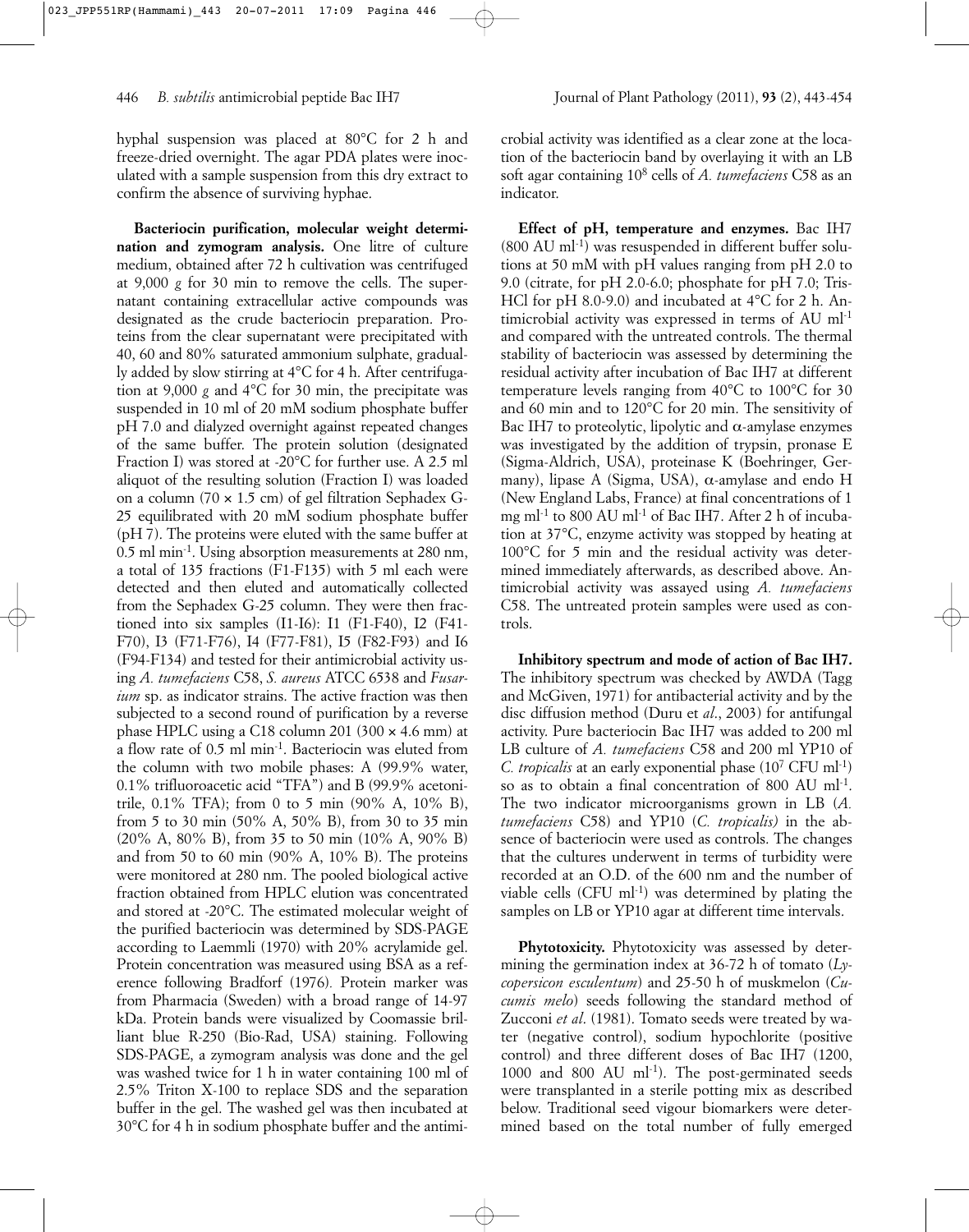seedlings i.e. shoot height, shoot weight and root length.

**Seeds disinfection bioassays.** Seed disinfection was carried out in two steps. The first step consisted to contaminate seeds with phytopathogenic fungi (*Alternaria solani)* or phytopathogenic bacteria (*X*. *campestris* or *P. syringae*) in Petri dishes; the second involved the transplanting of germinated seeds that exhibited symptoms of damping-off, root rot and wilt at the juvenile stage of tomato growth in plug trays.

For each microorganism, 50 g of bleached seed were surface contaminated with  $1\%$  (v/w) of microbial suspensions that contained approximately 10<sup>6</sup> spores ml<sup>-1</sup> for phytopathogenic fungi (*Alternaria solani*) or 108 CFU ml-1 for phytopathogenic bacteria (*X*. *campestris* or *P. syringae*). Seeds were then dried at room temperature for about 8 h and were then divided into three groups. The first was disinfected by placing the seeds in contact with a 10% (dw/v) sodium hypochlorite solution for 30 min and then rinsed three times with sterile distilled water. The second lot was mixed with Bac IH7 at 800 AU ml-1 for the fungi and bacteria infected seeds. The third group was untreated and served as control.

After 24 h incubation at room temperature, the seeds were transplanted into Petri dishes (10 seeds/Petri dish of 9 cm in diameter) containing a twice autoclaved sterile potting mix. Petri dishes containing muskmelon and tomato seeds were then incubated at 27°C for 52 and 72 h, respectively. Contaminated seeds were then counted and the germination index calculated according to Zucconi *et al*. (1981). This was done to determine whether Bac IH7 had disinfestation or disinfection properties. Accordingly, germinated tomato seeds were planted in a sterile potting mix and grown in seedling plug trays (plug size 3 cm/3 cm/5 cm, 120 plugs per tray). Plug trays were placed in a greenhouse, monitored for four weeks, counting the plants showing characteristic disease symptoms.

**Statistical analysis.** The trial was established as randomised plots experimental design with three triplicates, including 30 plants in each replicate. The data were subjected to analysis of variance using the Statistical Package for the Social Sciences (SPSS V.11, USA). Mean values among treatments were compared by the Duncan's multiple range test at the  $5\%$  (p = 0.05) level of significance.

#### **RESULTS**

**Identification of antagonistic IH7 strain.** Classical taxonomic findings showed the newly isolated bacterium (IH7) to be a *Bacillus*, i.e. a Gram-positive, catalase+, oxydase+, aerobic, motile, rod shaped and spore forming bacterium. DNA similarity searches against bacterial databases revealed that the 1450 bp fragment amplified by PCR 16S rRNA sequence of the isolate was 99% identical to different *B. subtilis* strains. Based on the data obtained, we propose the provisional assignment of this bacterium as *B. subtilis* strain IH7.

**Optimization of nutritional and cultural conditions.** Strain IH7 was able to grow in all the carbon sources tested and a maximum biological activity production was obtained when glucose was used as a carbon and energy source. To further optimize the culture conditions, trace mineral oligoelement, potassium, and magnesium salts were tested using glucose as carbon sources. Results showed that antimicrobial activity against the indicator microorganisms used were observed under all three conditions; however, the combination of glucose and magnesium produced the best results. In the latter case, the secretion of bioactive compound was related with biomass production. This biomass increased with increasing glucose and magnesium concentrations up to 2.5 g  $l<sup>-1</sup>$  and 0.86 g  $l<sup>-1</sup>$ , respectively. Further increases in the level of both substrates resulted in a decrease of biomass and of production of active molecules.

Strain IH7 showed a narrow range of incubation temperature for good growth and production of active molecules. According to its optimum temperature of growth (30°C), this strain appeared to be a mesophilic bacterium. The highest antimicrobial activity was obtained at pH 7, which indicated the neutrophilic nature of the strain. With regards to the incubation time, the biological activity was pronounced after 36 h of growth, with a maximum at 72 h incubation. It remained stable between 72 and 84 h, to decrease and disappear after 140 h incubation. As far as agitation rates are concerned, low active molecule production was obtained at 100, 150 and 250 rpm, the best results being achieved at 200 rpm.

Antifungal tests showed that each of the killed fungi at each of the concentration levels studied, were able to enhance antifungal production. According to the diameter of the inhibition zones, for all the three fungi tested, the highest increase of antifungal activity caused by the heat-killed fungi was towards the same fungus, the best results being obtained with heat-killed *Fusarium* sp cells at a concentration of 0.05 g  $l^{-1}$ . However, although the secretion of antifungal activity was increased in the presence of heat-killed fungal cells, no significant difference was observed with respect to the growth of strain IH7 under these conditions.

**Bacteriocin purification and molecular weight.** Bac IH7 was purified to homogeneity from a cell-free culture supernatant of strain IH7 by a three-step protocol (Table 1). Maximum of antimicrobial activity was obtained when the cell-free culture supernatant was pre-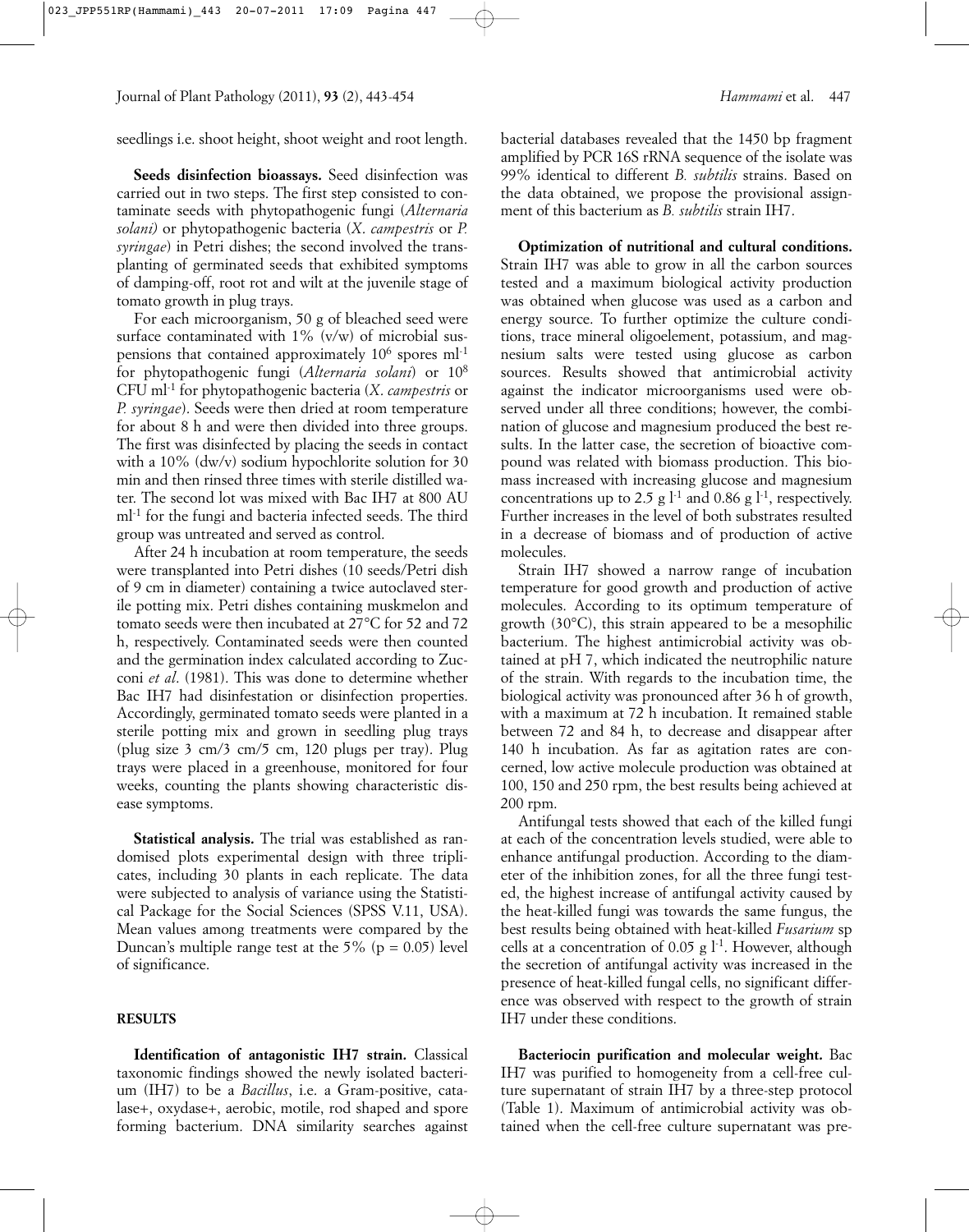

**Fig. 1.** Elution profile of bacteriocin using HPLC reverse phase chromatography on C18 column monitoring by absorbance at 280 nm.

cipitated with 80% ammonium sulphate. After dialysis, the protein solution (fraction I) was separated by gel filtration chromatography in a Sephadex G-25 column. The active fraction obtained (fraction II) was then applied to another round of purification using the HPLC technique. Only the fraction of the peak P3 (Fraction III), which had a retention time of P3: 48.31 min, exhibited antimicrobial activity against the four indicator microorganisms, while no activity was observed for the other fractions (Fig. 1). The yield, activity and purification factor obtained for Bac IH7 with the three different purification steps are summarized in Table 1. SDS-PAGE analysis of purified Bac IH7 revealed a single band with an estimated M<sub>r</sub> of *ca*. 14 kDa, which was taken as an indication that this bacteriocin was purified to homogeneity (Fig. 2a). The determination of antibacterial activity against *A. tumefaciens* strain C58 revealed a growth inhibitory zone at the same position of that visualized in the stained gel (Fig. 2b)

**Effect of pH, temperature and enzymes.** To determine the thermostability of Bac IH7, the inhibitory ac-

**Table 1.** Purification and properties of bacteriocin Bac IH7.



**Fig. 2.** Electrophoretic and zymogram analyses of the purified Bac IH7. (a) Coomassie brilliant blue-stained SDS-PAGE gel showing different steps in the purification procedure. Lane 1, molecular mass protein markers; Lane 2, Fraction I; Lane 3, Fraction II; Lane 4, Fraction III. (b) Portion of the renaturated SDS-PAGE, overlaid with the *A. tumefaciens* C58.

tivity was examined following exposure to a variety of different temperatures. Bac IH7 was completely stable at temperatures up to 121°C for 15 min. With regard to pH sensitivity, the antibacterial activity of Bac IH7 was highest at pH 8.0 and the activity was maintained at a high level within the pH range of 6.0-9.0. It lost only 30% of its activity when exposed to a pH value below 6.0. Complete inactivation was observed after treatment with all proteolytic enzymes, a key criterion for the characterization of a bacteriocin. However, Bac IH7 showed no loss of activity when treated with  $\alpha$ -amylase, lipase and endo H enzymes. Indicating that the bacteriocin did not require a glucosidic or a lipidic moiety for its biological activity.

**Inhibitory spectrum and mode of action of Bac IH7.** Bac IH7 showed a broad spectrum of antibacterial activity (Table 2 and 3) that was effective against Grampositive, Gram- negative bacteria as well as against fungi. The addition of purified Bac IH7 (800 AU ml-1) to cells of *A. tumefaciens* C58 (3 h old) and *C. tropicalis* R2 CIP203 (9 h old) in their early logarithmic growth phas-

| Purification step                                                     | Volume<br>(ml) | Total activity<br>$(AU)^*$ | Total protein<br>$(mg)^{*b}$ | Specific activity<br>$(AU \text{ mg}^{-1})$ | Yield<br>$( \% )$ | Purification<br>factor |
|-----------------------------------------------------------------------|----------------|----------------------------|------------------------------|---------------------------------------------|-------------------|------------------------|
| Crude extract                                                         | 1000           | $16,384 \pm 200$           | $50 \pm 4$                   | 327.68                                      | 100               |                        |
| $(NH_4)$ <sub>2</sub> SO <sub>4</sub><br>fractionation<br>$(60-80\%)$ | 10             | $9,000 \pm 157$            | $1.5 \pm 0.8$                | 6,000                                       | 18.34             | 54.9                   |
| Sephadex G25                                                          | 2.5            | $3,600 \pm 98$             | $0.52 \pm 0.2$               | 6,923.07                                    | 21.12             | 21.9                   |
| <b>HPLC</b>                                                           | 1.25           | $1,550 \pm 50$             | $0.15 \pm 0.07$              | 10,333.33                                   | 31.53             | 9.48                   |

Antibacterial activity (in arbitrary units [AU]) was assayed by agar well diffusion assay using *A. tumefaciens* C58 as an indicator strain. b Proteins were estimated by Bradford method. \*The experiments were conducted three times and standard errors are reported.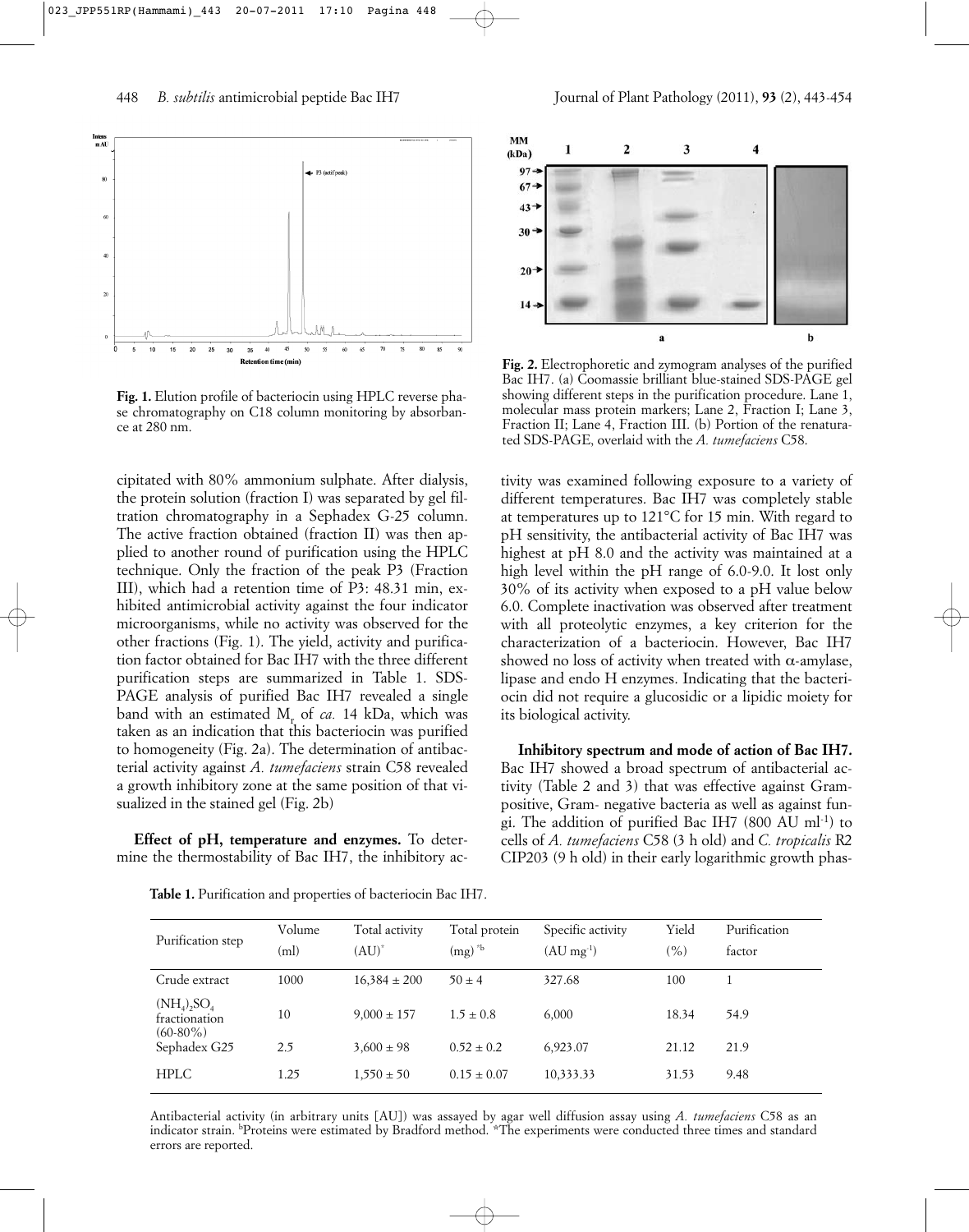**Table 2.** Antifungal activity of the bacteriocin Bac IH7.

| Fungal strain                 | Mycelium growth inhibition <sup>a</sup> |                |  |  |
|-------------------------------|-----------------------------------------|----------------|--|--|
|                               | mm                                      | $\%$           |  |  |
| Rhizoctonia solani            | $21.0 \pm 1.0$                          | $54.0 \pm 2.0$ |  |  |
| Alternaria citri              | $27.3 \pm 1.1$                          | $39.6 \pm 2.8$ |  |  |
| Alternaria solani             | $14.6 \pm 0.5$                          | $67.6 \pm 0.2$ |  |  |
| Phytophtora capsici           | $18.0 \pm 1.0$                          | $60.3 \pm 2.5$ |  |  |
| <i>Botrytis cineria</i> SAS56 | $21.3 \pm 1.5$                          | $53.0 \pm 3.6$ |  |  |
| Verticillium dahliae V4i      | $15.6 \pm 0.5$                          | $65.6 \pm 1.1$ |  |  |
| Candida tropicalis R2 CIP20   | $19.0 \pm 1.0$                          | $58.0 \pm 2.0$ |  |  |
| Phytium sp.                   | $17.6 \pm 1.1$                          | $61.3 \pm 2.8$ |  |  |
| Fusarium sp.                  | $18.3 \pm 1.5$                          | $59.6 \pm 3.5$ |  |  |

Values are given as mean + S.D. of three experiments.

a mm, radial growth; %, percentage of radial growth inhibition.

es resulted in a rapid decrease in the number of *A. tumefaciens* C58 viable cells (from 107 CFU ml-1 to less than  $10^2$  CFU ml<sup>-1</sup>) over a period of 5 h (Fig. 3a). The optical density readings of this indicator microorganism remained constant from the time when Bac IH7 was added, indicating that the bacteriocin exhibited a bactericidal effect against *A. tumefaciens* C58. As to *C. tropicalis* R2 CIP203, the optical density readings were found to be very similar in the presence and absence of Bac IH7 (Fig. 3b). However, an increase in the number of the viable cells grown in the absence of the bacteriocin was observed at 42 h of growth. This indicates that Bac IH7 had a fungistatic effect against *C. tropicalis* R2 CIP203 (Fig. 3b).



**Fig. 3.** a) The effect of Bac IH7 on the growth of *A. tumefa*ciens C58. Optical density at 600 nm in absence (A) and in the presence  $(\triangle)$  of Bac IH7. Viable cell counts (CFU ml<sup>-1</sup>) in the absence  $(\square)$  and presence  $(\blacksquare)$  of Bac IH7. b) The effect of Bac IH7 on the growth of *C. tropicalis* R2 CIP203. Optical density at 600 nm in the absence  $(A)$  and presence  $(A)$  of Bac IH7. Viable cell counts (CFU ml<sup>-1</sup>) in the absence  $($ **=**) and presence  $(\square)$  of Bac IH7 (b).

**Phytotoxicity effect of Bac IH7 on plant species.** The results of seed gemination experiments indicated that it was strongly inhibited in both species studied when treated with sodium hypochlorite and Bac IH7 (1000 and 1200 AU ml-1). Bac IH7 (800 AU ml-1) did not show any inhibitory effect on seed germination as the two test plants showed germination rates close to those of the control (Fig. 4a,b). Actually, the application of Bac IH7 (800 AU ml $^{-1}$ ) improved the germinative energy of both seed lots. The germination index at the half-period of germination was 36 and 25 h for tomato and muskmelon, respectively, and was significantly

**Table 3.** Antibacterial activity of Bac IH7 against indicator strains.

| Indicator strains                               | Diameter of inhibition zone (mm) |
|-------------------------------------------------|----------------------------------|
| Gram positive bacteria                          |                                  |
| Micrococcus luteus LB 14110                     | $17 \pm 1.5$                     |
| Staphylococcus aureus ATCC 6538                 | $18 \pm 0.5$                     |
| Gram negative bacteria                          |                                  |
| Escherchia coli ATCC 8739                       | $19 \pm 1.0$                     |
| Pseudomonas savastanoi pv. savastanoi IVIA 1628 | $22 \pm 1.0$                     |
| Pseudomonas syringae pv. tomato                 | $24 \pm 1.0$                     |
| Pseudomonas aeruginosa CIP 82.118               | $20 \pm 1.5$                     |
| Xanthomonas campestris                          | $23 \pm 0.5$                     |
| Agrobacterium tumefaciens C58                   | $24 \pm 1.0$                     |
| Agrobacterium rhizogenes CFBP 2408              | $22 \pm 1.0$                     |
| Agrobacterium vitis CFBP 2678 <sup>T</sup>      | $23 \pm 1.0$                     |

Values in the table are means of three independent experiments and the standard deviation is reported.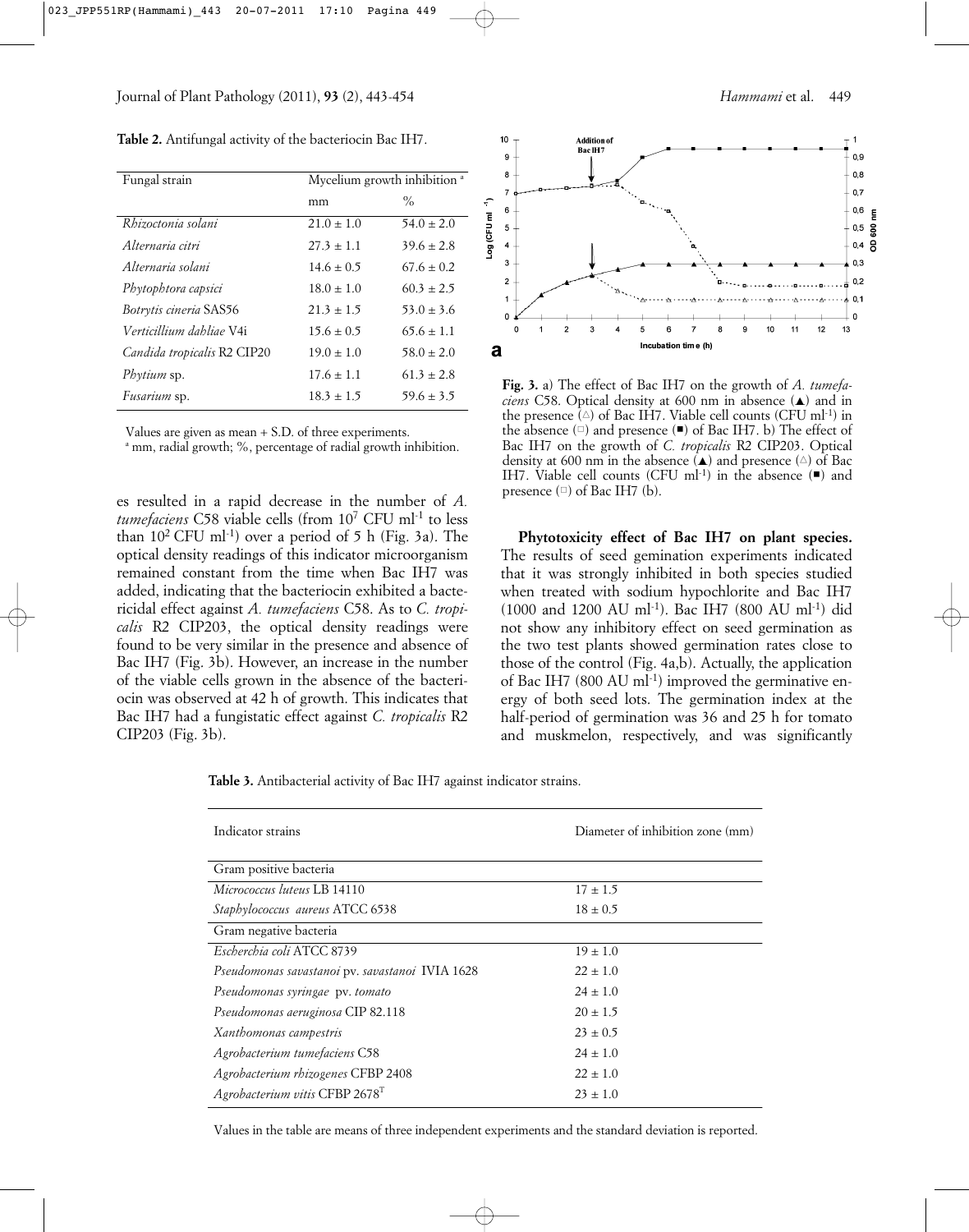higher than that of the negative controls (Fig. 4a,b). On the other hand, germinative energy yields obtained for treatment with Bac IH7 (1000 and 1200 AU ml-1) and sodium hypochlorite, were lower than the optimum (ratio <50%). The initial vigour response was measured using traditional agronomic parameters, namely germination percentage, root length and shoot weight and height. In fact, the results indicated that vigour response in response to Bac IH7  $(800 \text{ AU } \text{ml}^{-1})$  was higher than that obtained with the other treatments (Fig. 4a and Fig. 4b). Nevertheless, Bac IH7 (1000 and 1200 AU ml-1) had a negative affect on the vigour response of the seeds, bringing about a significant reduction in root heights as well as shoot heights and weights (Fig. 5). These results were comparable to those obtained with sodium hypochlorite treatment, where seed vigour biomarkers were drastically affected (not shown).

**Disinfectant property.** Bac IH7 (800 AU ml<sup>-1</sup>) was able to inhibit the growth of seed-borne diseases investigated as it afforded a highly significant control of the damping-off disease groups on seeds treated in the pregermination stage (Fig. 6). A higher damping-off control was observed in the seeds exposed to Bac IH7 + *X. campestris* than in those treated with Bac IH7 + *P. syringae* pv. *tomato* (Fig. 6). Furthermore, the trials carried out in plug trays showed that Bac IH7 was able to control root rot caused by *A. solani* (Fig. 7).

#### **DISCUSSION**

Recently, a variety of bacteria, such as *Bacillus* and other Gram-positive bacteria have attracted attention for their production of promising compounds with potential uses in various fields and processes. Among these bioactive compounds, bacteriocins have increasingly gained attention particularly for their astoundingly high diversity and industrial applicability. In view of this continuing search for new natural alternatives to chemical





**Fig. 4.** Germination index of *Lycopersicon esculintum* (a) and *Cucumis melo* (b) determined on distilled water (control), sodium hypochlorite and Bac IH7 at different concentrations (1200, 1000 and 800 AU). Histograms with different letters are significantly different according to the test of Duncan (p = 0.05). Values are means of three independent experiments and the standard deviation is reported. Error bars indicate standard deviation.

**Fig. 5.** The effect of germination index of distilled water (control), sodium hypochloride and Bac IH7 (800 AU) on (A) shoot weight; (B) shoot height; and (C) root length at 2 months after transplantation of tomato (*Lycopersicon esculentum*) and muskmelon (*Cucumis melo*) plants. Histograms with different letters are significantly different according to the test of Duncan ( $p = 0.05$ ). Values are means of three independent experiments and the standard deviation is reported.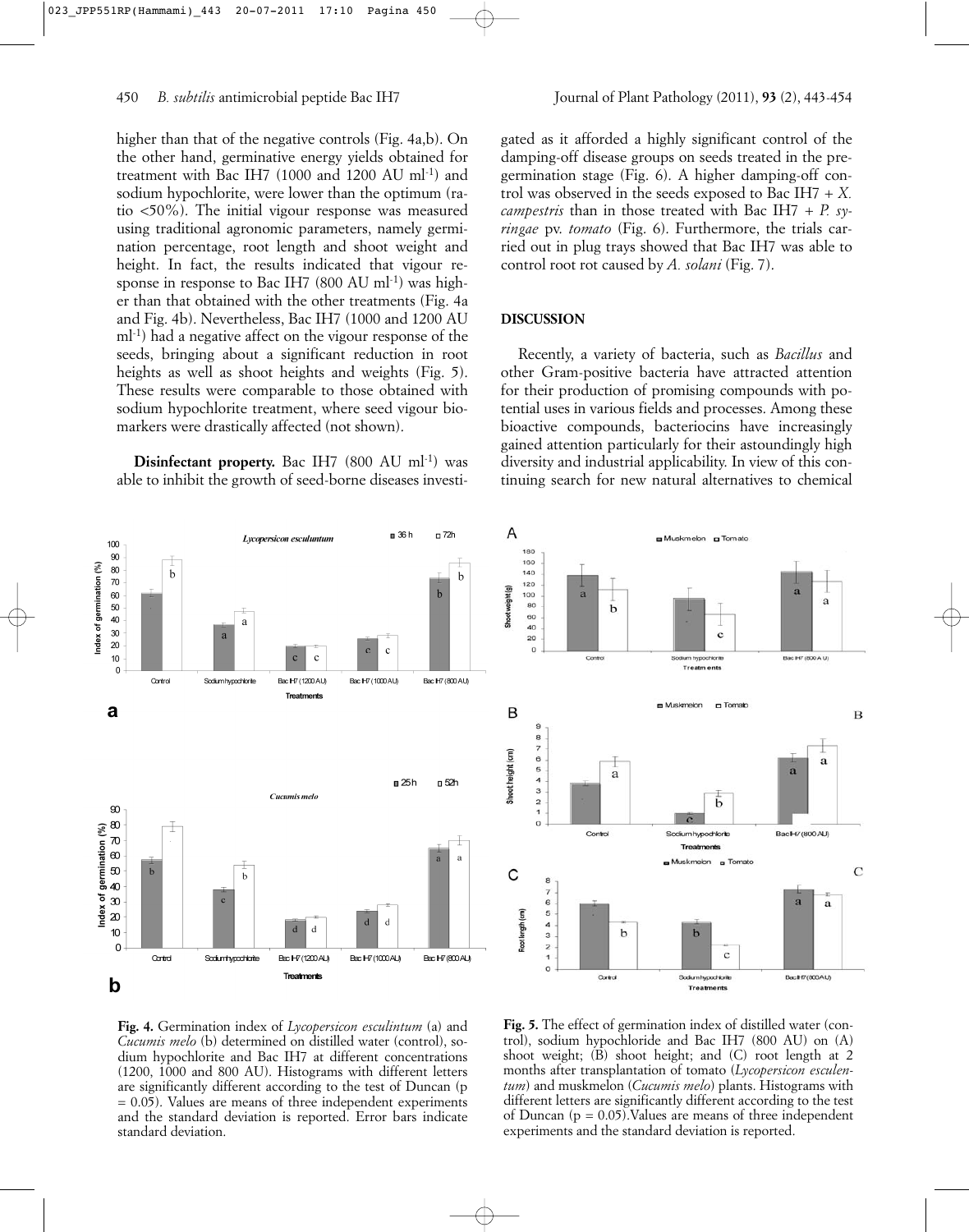control agents, the present study was undertaken to investigate the production and purification processes of a novel bacteriocin produced by *B. subtilis* IH7. It also reports on the characterization of the purified bacteriocin in terms of stability under different culture conditions and the evaluation of its antibacterial and antifungal action against a series of pathogenic microorganisms.

The findings from the optimization of the components and physical parameters of the culture medium showed that highest levels of antimicrobial activity were obtained at 2.5 g  $l<sup>-1</sup>$  and 0.86 g  $l<sup>-1</sup>$  for glucose and magnesium, respectively. The optimum environmental factors for the maximum production of antimicrobial activity consisted of a growth temperature of 30°C, a pH value of 7, an incubation time of 72 h, and an agitation rate of 200 rpm.

The effect of the addition of heat-killed fungi to the culture media was also investigated. The findings indicated that the addition of those fungi brought about an increase in the secretion of the bioactive compound. In fact, the few studies currently available on this topic seem to have treated the issue at two different contexts. Slattery *et al.* (2001) reported on the induction of the production of antibiotics istamycin A and B in the marine bacterium *Streptomyces tenjimariensis* in the presence of some live bacterial species. Ben Fguira *et al*. (2008), on the other hand, reported on the induction of the biosynthesis of three antifungal molecules (irumamycin, X-14952 B and 17-hydroxy-venturicidin A) by the addition of heat-killed fungi to the medium growth of the *Streptomyces* US80 strain. The findings of the present study corroborate the results presented in those previous studies and suggest that this may constitute an important tool for the biotechnological mass production of promising biological active molecules from bacteria and contribute to the development of new methods for the screening of novel active compounds.

The development of a three-step purification procedure allowed the purification of the novel bacteriocin, termed Bac IH7, to homogeneity. Bac IH7 was found to be a monomeric holoprotein with a molecular mass of 14 kDa. It was also observed to be stable up to 121°C for 15 min. This stands in contrast with, for instance, bacthuricin F4 that was previously reported to preserve only 20% of its activity after incubation at 90°C for 30 min (Kamoun *et al*., 2005). Many bacteriocins have also previously been reported to lose their heat stability upon purification (Barefoot and Klaenhammer, 1983; Stoffels *et al*., 1992). In contrast, the purified Bac IH7 retained its full heat stability, which was also the case for nisin (Hurst, 1981).

Moreover, being proteinaceous in nature, the purified Bac IH7 was able to achieve complete inactivation after treatment with different proteolytic enzymes, contrary to other bacteriocins produced by *Bacillus*, such as coagulin I4 and cerein 8A, are more resistant to proteolytic treatments (Hyroimus *et al*., 1998; Bizani and Brandelli, 2002).The other enzymes tested, such as lipase,  $\alpha$ -amylase or endo H, were not noted to cause any inactivation. This could be attributed to the lack of lipid or carbohydrate moiety in the bacteriocin. Similar results of enzyme treatments with lipases and amylases have been reported for Cerein 8A from *Bacillus cereus* (Bizani *et al*., 2005) and Bacillocin from *Bacillus brevis* Bb (Salleem *et al*., 2009). Similarly, the antimicrobial activity of the bacteriocin produced by *Pediococcus acidilactici* HA-6111-2 and HA- 5692-3 was not affected by the treatment with proteases, lipase and α-amylase (Albano *et al*., 2007). In contrast, the *S. thermophilus* bacteriocin reported by Ward and Somokuti (1995), leuconocin S, produced by *Leuconostoc paramesenteroides* (Lewus *et al.,* 1992) and carnocin 54, produced by *Leuc.*



**Fig. 6.** Disinfection effect of water (control), sodium hypochloride, and Bac IH7 (800 AU) on the percentage of contaminated seeds by *X. campestris* and *Ps. syringae* pv. Tomato. Histograms with different letters are significantly different according to the test of Duncan ( $p = 0.05$ ). Values are means of three independent experiments and the standard deviation is reported.



**Fig. 7.** Effect of treatments by distilled water (control), sodium hypochloride, and Bac IH7 (800 AU) on the percentage of damping-off and root rot incidence of tomato (*Lycopersicon esculentum*) plants caused by *Alternaria solani*. Histograms with different letters are significantly different according to the test of Duncan (P=0.05). Values are means of three independent experiments and the standard deviation is reported.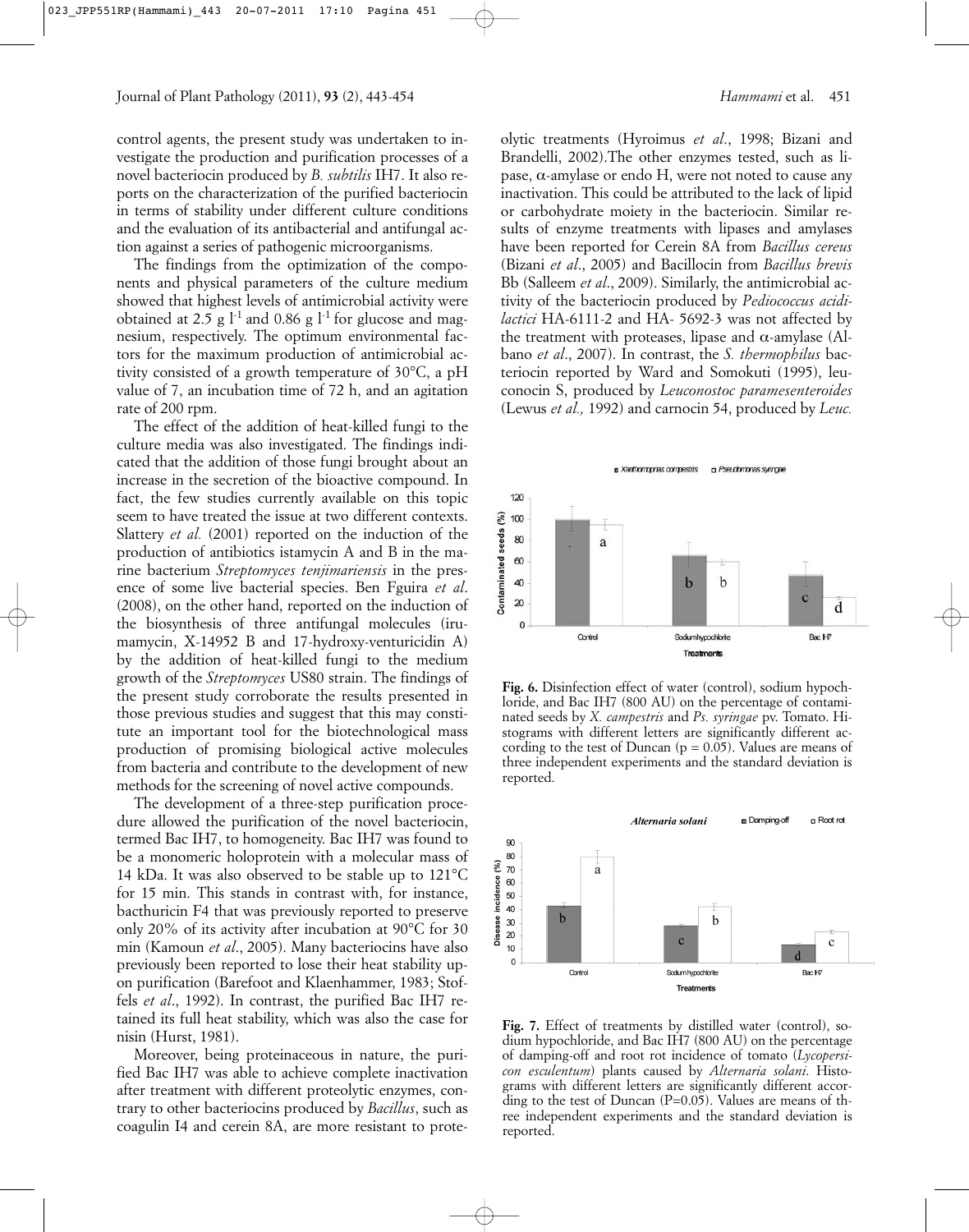*carnosum* (Keppler *et al*., 1994) are examples of amylase-sensitive bacteriocins. On the other hand, the antimicrobial activity of the culture supernatant of *Lactococcus lactis lactis* MM19, was reported to be reduced following lipase treatment (Millette *et al*., 2007).

Furthermore, Bac IH7 was observed to be stable over a wide range of pH, which is common feature of many bacteriocins (Hammami *et al*., 2009). It was exhibited a pronounced antagonistic activities against various species of Gram-positive and Gram-negative bacteria as well as against fungi strain. The inhibitory spectrum was similar to those shown by cerein 8A (Bizani and Brandelli, 2002), entomocin 9 (Cherif *et al*., 2003) and bacteriocin-like substance produced by *B. licheniformis* P40 (Cladera-Olivera *et al*., 2004), but wide compared with those of coagulin (Hyronimus *et al*., 1998), cerein 7 (Oscariz *et al*., 1999) and thuricin 7 (Cherif *et al*., 2001), bacillocin 490 (Martirani *et al*., 2002) which only inhibited Gram-positive indicator strains.

The present study showed that while Bac IH7 has a bactericidal action on indicator *A. tumefaciens* C58, it exhibited a fungistatic mode of action against *C. tropicalis* R2 CIP203. In fact, some bacteriocins, such as thoeniicin, have previously been reported to be bactericidal on one strain and bacteriostatic on others (Van der Merwe *et al*., 2004).

The application of a Bac IH7  $(800 \text{ AU } \text{ml}^{-1})$  treatment was also observed to improve the germinative energy measured at the half-period of germination. In fact, germinative energy can play an important role in the achievement of quick and uniform seedling emergence and the reduction of damping-off incidences, thus improving the yield.

Bac IH7 (800 AU ml<sup>-1</sup>) solution was also noted to be useful for seed disinfection. Treatment with Bac IH7 (800 AU ml-1) also resulted in higher production yields, earlier and better emergence levels, and greater control of both damping-off/root rot and wilt caused by *Alternaria.*

The compelling disinfection properties described above make Bac IH7 a potential strong candidate for application as an alternative substitute to the current inadequate methods employed for the removal of the harmful disinfectants in seed and propagation trays. The results presented in the current study also demonstrate that Bac IH7 (800 AU ml<sup>-1</sup>) represents a class of natural products that may offer an efficient substitute for the currently commercialized corrosive disinfectants. In fact, it can be used to control the most resistant fungal structure (chlamydospores) produced by the species of *Fusarium* (Mavrogianopoulos *et al*., 2000), *Alternaria,* and even *Xanthomonas* and *Pseudomonas*, without causing any damage to the germination ability of crops.

Considering the promising properties of the latter, the determination of the  $NH<sub>2</sub>$ -terminal amino acid sequence and the study of the bacteriocin structural genes as well as its regulatory elements are currently underway in our lab. This would require a further investigation into the structure**-**function relationship using molecular study and 3**-**D structure determination.

# **ACKNOWLEDGEMENTS**

This work was supported by the Ministry of Agriculture and Water Resources and the Ministry of Higher Education and Scientific Research, Tunisia. The authors wish to express their sincere gratitude to Prof. Anouar Smaoui from the Sfax Faculty of Science, Tunisia, for kindly proofreading the manuscript of the present work.

## **REFERENCES**

- Ahern M., Verschueren S., Sinderen D.V., 2003. Isolation and characterisation of a novel bacteriocin produced by *Bacillus thuringiensis* strain B439. FEMS *Microbiology Letters* **220**: 127-131.
- Albano H., Torodov S.D., van Reenen C.A., Hogg T., Dicks L.M.T., Teixeira P., 2007. Characterization of two bacteriocins produced by *Pediococcus acidilactici* isolated from "Alheira" a fermented sausage traditionally produced in Portugal. *International Journal of Food Microbiology* **116**: 139-247.
- Barefoot S.F., Klaenhammer T.R., 1983. Detection and activity of lactacin B, a bacteriocin produced by *Lactobacillus acidophillus. Applied and Environmental Microbiology* **45**: 1808-1815.
- Ben Fguira L., Smaoui S., Rebai I., Bejar S., Mellouli L., 2008. The antifungal activity of the terrestrial *Streptomyces* US80 strain is induced by heat-killed fungi. *Biotechnology Journal* **3**: 80-88.
- Bizani D., Motta A.S., Morrissy J.A., Terra R.M., Souto A.A., Brandelli A., 2005. Antibacterial activity of cerein 8A, a bacteriocin-like peptide produced by *Bacillus cereus*. *International Microbiology* **8**: 125-31.
- Bradford M.M., 1976. A rapid and sensitive method for the quantification of microrgra quantities of protein utilizing the principle of protein-dye binding. *Analytical Biochemistry* **72**: 248-254.
- Breukik E., de Kruijff B., 2006. Lipid II as a target for antibiotics. *Nature Reviews Drug Discovery* **5**: 321-323.
- Cherif A., Ouzari H., Daffonchio D., Cherif H., Ben Slama K., Hassen A., Jaoua S. Boudabous A., 2001. Thuricin 7: a novel bacteriocin produced by *Bacillus thuringiensis* BMG 1.7, a new strain isolated from soil. *Letters in Applied Microbiology* **32**: 1-5.
- Cherif A., Chehimi S., Limem F., Hansen B.M., Hendriksen N.B., Daffonchio D., Boudabous A., 2003. Detection and characterization of the novel bacteriocin entomocin 9, and safety evaluation of its producer, *Bacillus thuringiensis* ssp. *entomocidus* HD9. *Journal of Applied Microbiology* **95**: 990-1000.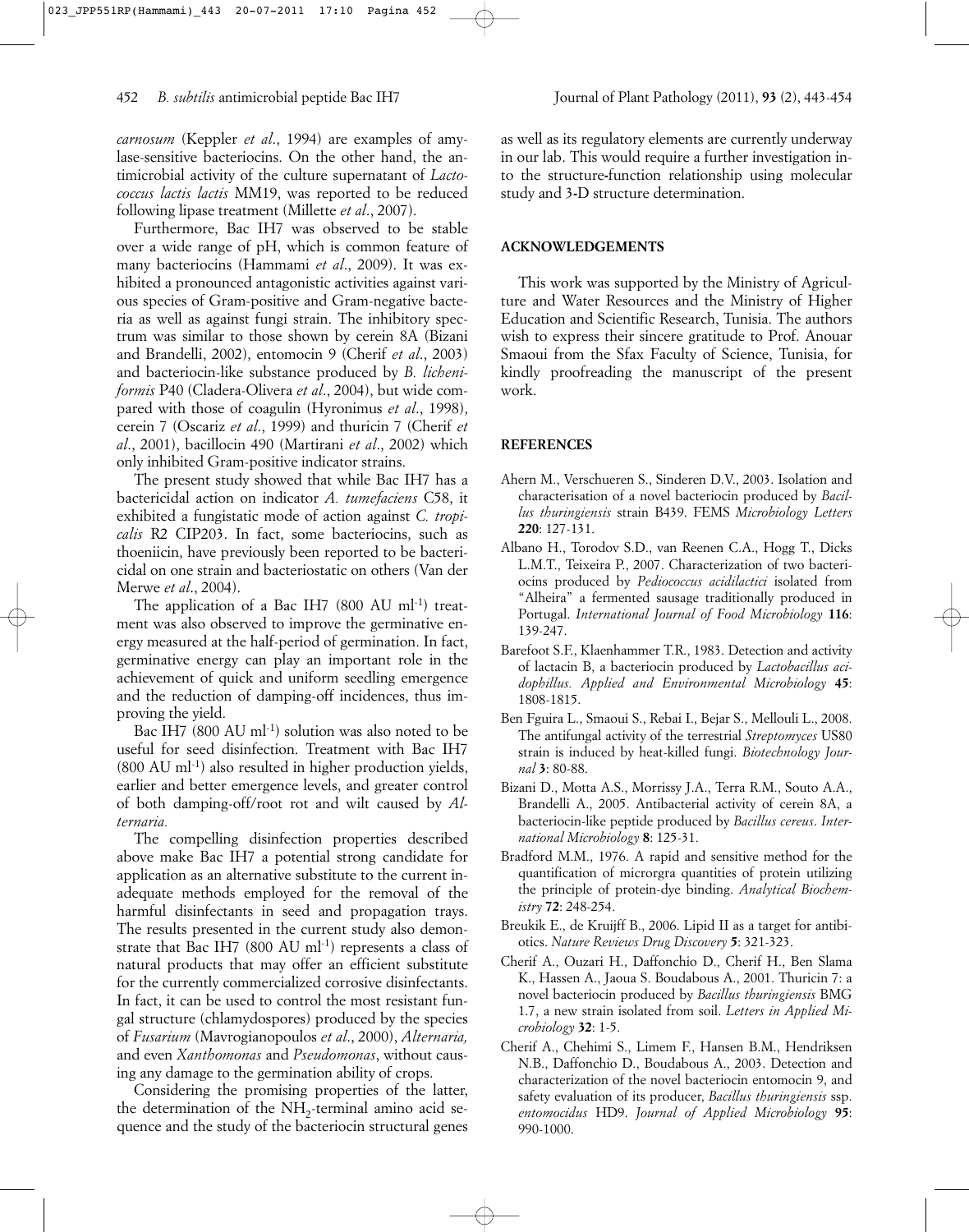- Cherif A., Rezgui W., Raddadi N., Daffonchio D., Boudabous A., 2008. Characterization and partial purification of entomocin 110, a newly identified bacteriocin from *Bacillus thuringiensis* subsp. *entomocidus* HD110*. Microbiological Research* **163**: 684-692.
- Ciafardini G., Zullo B.A., 2003. Antimicrobial activity of oilmill waste water polyphenols on the phytopathogen *Xanthomonas campestris* spp. *Annals of Microbiology* **53**: 283- 290.
- Cladera-Olivera F., Caron G.R., Brandelli A., 2004. Bacteriocin-like substance production by *Bacillus licheniformis* strain P40. *Letters in Applied Microbiology* **38**: 251-256.
- Duru M.E., Cakir A., Kordali S., Zengin H., Harmandar M., Izumi S., Hirata T., 2003. Chemical composition and antifungal properties of essential oils of three *Pistacia* species. *Fitoterapia* **74**: 170-176.
- Gross E., Kiltz H.H., Nebelin E., 1973. Subtilin. VI. The structure of subtilin. Hoppe-Seyler's *Zeitschrift Physiological Chemistry* **354**: 810-812.
- Gurtler V., Stanisich V.A., 1996. New approches to typing and identification of bacteria using the 16S-23S rDNA spacer region. *Microbiology* **142**: 3-16.
- Hammami I., Rhouma A., Jaouadi B., Rebai A., Xavier N., 2009. Optimising, characterization and purification of a bacteriocin from *Bacillus subtilis* strain 14B for biological control of *Agrobacterium* spp. strains. *Letters in Applied Microbiology* **48**: 253-260.
- Hanahan D., 1983. Studies on transformation of *Escherichia coli* with plasmids. *Journal of Molecular Biology* **166**: 557- 580.
- Hyronimus B., Le Marrec C., Urdaci M.C., 1998. Coagulin, a bacteriocin-like inhibitory substance produced by *Bacillus coagulans* I4. *Journal of Applied Microbiology* **85**: 42-50.
- Kamoun F., Mejdoub H., Aouissaoui H., Reinbolt J., Jaoua S., 2005. Purification, amino acid sequence and characterization of bacthuricin F4, a new bacteriocin produced by *Bacillus thuringiensis*. *Journal of Applied Microbiology* **98**: 881-888.
- Keppler K., Geisen R., Holzapfel W.H., 1994. An α-amylase sensitive bacteriocin of *Leuconostoc carnosum*. *Food Microbiology* **11**: 39-4.
- Laemmli U.K., 1970. Cleavage of structural proteins during the assembly of the head of bacteriophage T4. *Nature* **227**: 680-685.
- Le Marrec C., Hyronimus B., Bressollier P., Verneuil B., Urdaci M.C., 2000. Biochemical and genetic characterization of coagulin, a new antilisterial bacteriocin in the pediocin family of bacteriocins, produced by *Bacillus coagulans* I(4). *Applied and Environmental Microbiology* **66**: 5213-5220.
- Leifert C., Li H., Chidburee S., Hampson S., Workman S., Sigee D., Epton H.A., Harbour A., 1995. Antibiotic production and biocontrol activity by *Bacillus subtilis* CL27 and *Bacillus pumilus* CL45. *Journal of Applied Bacteriology* **78**: 97-108.
- Lewis C.B., Sun S., Montville T.J., 1992. Production of an amylase-sensitive bacteriocin by an atypical *Leuconostoc paramesenteroides* strain. *Applied and Environmental Microbiology* **58**: 143-149.
- Mavrogianopoulos A., Frangoudakis J., Pandelakis J., 2000.

Energy efficient soil disinfection by microwaves, *Journal of Agricultural Engineering Research* **75**: 149-153.

- Martirani L., Varcamonti M., Naclerio G., De Felice M., 2002. Purification and partial characterization of bacillocin 490, a novel bacteriocin produced by a thermophilic strain of *Bacillus licheniformi*s. *Microbial Cell Factories* **1**: 1-5.
- Millette M., Dupont C., Archambault D., Lacroix M., 2007. Partial characterization of bacteriocin produced by human *Lactococcus lactis* and *Pediococcus acidilactici* isolates. *Journal of Applied Microbiology* **102**: 274-282.
- Montesinos E., 2007. Antimicrobial peptides and plant disease control. FEMS *Microbiology Letters* **270**: 1-11.
- Moyne A.L., Shelby R., Cleveland T.E., Tuzun S., 2001. Bacillomycin D: an iturin with antifungal activity against *Aspergillus flavus*. *Journal of Applied Microbiology* **90**: 622- 629.
- Oscariz J.C., Lasa I., Pisabarro A.G., 1999. Detection and characterization of cerein 7, a new bacteriocin produced by *Bacillus cereus* with a broad spectrum of activity. FEMS *Microbiology Letters* **178**: 337-341.
- Paik H.D., Bae S.S., Park S.H., Pan J.G., 1997. Identification and partial characterisation of tochicin, a bacteriocin produced by *Bacillus thuringiensis* subsp. *tochigiensis*. *Journal of Industrial Microbiology and Biotechnology* **19**: 294-298.
- Rhouma A., Ferchichi A., Boubaker A., 2004. Efficacity of non pathogenic *Agrobacterium* strains K84 and K1026 against crown gall in Tunisia. *Phytopathologia Mediterranea* **42**: 167-176.
- Risoen P.A., Ronning P., Hegna I.K., Kolsto A.B., 2004. Characterization of a broad range antimicrobial substance from *Bacillus cereus*. *Journal of Applied Microbiology* **96**: 648-655.
- Saleem F., Ahmad S., Yaqoob Z., Rasool S.A., 2009. Comparative study of two bacteriocins produced by representative indigenous soil bacteria. *Pakistan Journal of Pharmaceutical Sciences* **22**: 252-258.
- Shelburne C.E., An F.Y., Dholpe V., Ramamoorthy A., Lopatin D. E., Lantz M.S., 2007. The spectrum of antimicrobial activity of the bacteriocin subtilosin A. *Journal of Antimicrobial Chemotherapy* **59**: 297-300.
- Sambrook J., Fritsch E.F., Maniatis T., 1989. Molecular Cloning: A Laboratory Manual. Cold Spring Harbor Laboratory, Cold Spring Harbor, NY, USA.
- Stoffels G., Nissen-Meyer J., Gudmundsdottir A., Sletten K., Holo H., Nes I.F., 1992. Purification and characterization of a new bacteriocin isolated from a *Carnobacterium* sp. *Applied and Environmental Microbiology* **58**: 1417-1422.
- Slattery M., Rajbhandari I., Wesson K., 2001. Competitionmediated antibiotic induction in the marine bacterium *Streptomyces tenjimariensis*. *Microbial Ecology* **41**: 90-96.
- Sengupta S., Banerjee A.B., Bose S.K., 1971. Gammaglutamyl and D- or L-peptide linkages in mycobacillin, a cyclic peptide antibiotic. *Biochemical Journal* **121**: 839-846.
- Soriano M.L., Porras-Piedra A., Porras-Soriano A., 2006. Use of microwave in the prevention of *Fusarium oxysporum* F. Sp. Melonis infection during the commercial production of melon plantlets. *Crop Protection* **25**: 52-57.
- Tagg J.R., McGiven A.R., 1971. Assay system for bacteriocins. *Applied Microbiology* **21**: 943.